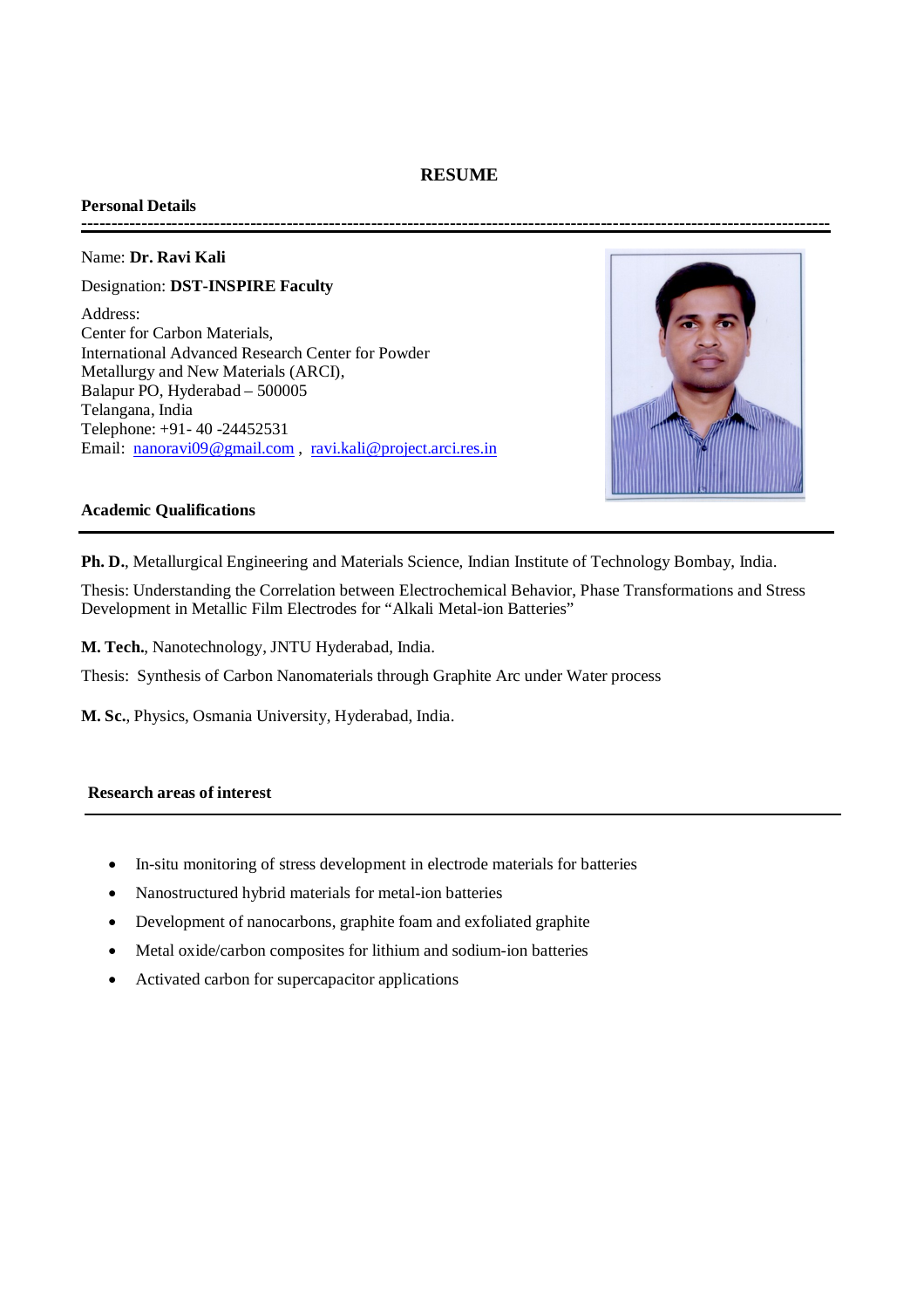### **Honors/Awards**

2016: Selected for **ECS Meeting Travel grants** for attending 229th ECS meeting at San Diego, USA 2016: Selected for **DST International travel grants for** attending 229<sup>th</sup> ECS meeting at San Diego, USA 2017: Awarded **DST Inspire Faculty Award** 

#### **Professional Experience**

May –Nov 2017: **Research Associate**, Metallurgical Engineering and Materials Science, IIT Bombay Nov. 2017 – Apr. 2018: **Post-Doctoral Fellow**, Department of Chemical Engineering, IIT Hyderabad May 2018 - till Now: **DST-Inspire Faculty**, ARCI-Hyderabad

## **M.Tech Guidance:**

**D. Vijay Kumar** M. Tech (Renewable Energy) JNTU Kakinada completed (2019-20) **Thesis title**: Insertion reaction based anode materials for sodium-ion batteries

**T.V. Anusha** M. Tech (Renewable Energy) JNTU Kakinada in progress (2020-21)

**Thesis title**: N-doped carbon nanomaterials as anodes for advanced sodium-ion batteries

#### **Ph.D. Guidance:**

**Kigozi Moses** (Visiting Scholar at ARCI and PhD student at AUST Nigeria) Under Indo-Africa Prog for Stren-Africa Using Reg-IIT Roorke for 6 months

**Dr. A. Bello** (Visiting Faculty at ARCI and Faculty at AUST Nigeria) Under Indo-Africa Prog for Stren-Africa Using Reg-IIT Roorke for 1 month

**Title:** Bio-waste derived carbon for electrochemical energy storage applications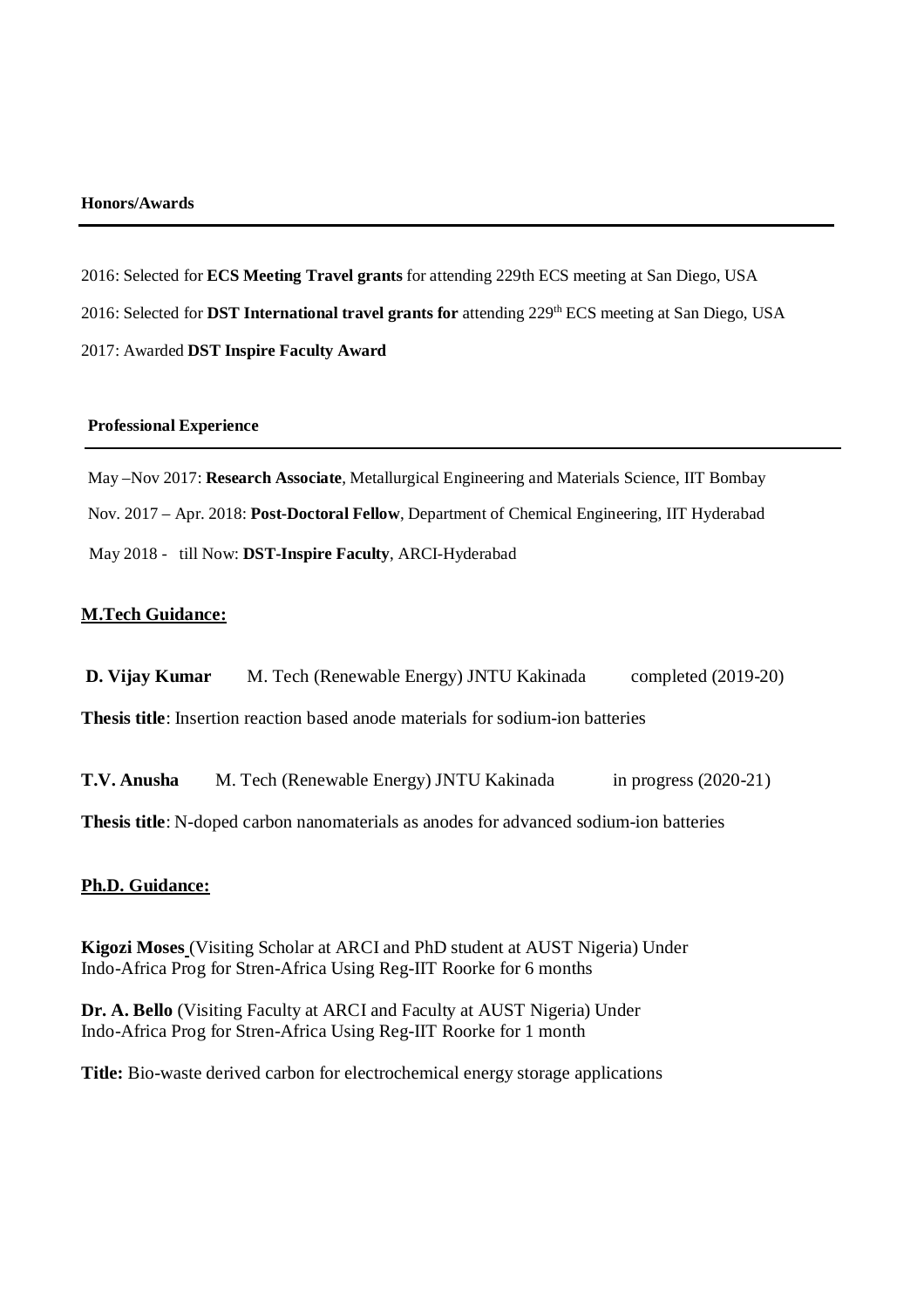# **Project: Conversion reaction-based transition metal oxide hybrid electrodes for next generation lithium ion batteries**

Sponsoring Agency: DST, Govt. of India. Amount: Rs. 35 Lakhs (Research Grant) From 07/05/2019 to 06/05/2023

### **Publications**

- 1. Balaji Padya, **Ravi Kali**, N. Ravikiran, N. Narasaiah, P.K. Jain, "Preparation and capacitive storage properties of multidimensional (1-D and 2-D) nanocarbon-hybridized N-containing porous carbon for carbon/carbon supercapacitor: Nanocarbon-aided capacitance boosting" *Colloids and Surfaces A: Physicochemical and Engineering Aspects* 627 (2021)127225
- 2. Purnendu Kartikay, Krishnaiah Mokurala, Bosky Sharma, **Ravi Kali**, Nagaraju Mukurala, Dhananjay Mishra, Ajit Kumar, Sudhanshu Mallick, Junyoung Song, Sung Hun Jin, "Recent advances and challenges in solar photovoltaic and energy storage materials: future directions in Indian Perspective" *Journal of Physics: Energy 3 (2021) 034018*
- 3. T. Rakesh Kumar, CH Shilpa Chakra, S Madhuri , E Sai Ram , **Kali Ravi**, " Microwave-irradiated novel mesoporous nickel Oxide carbon nanocomposite electrodes for supercapacitor application" *Journal of Materials Science: Materials in Electronics* 32 (2021) 20374-20383
- 4. Balaji Padya, **Ravi Kali**, N. Ravikiran, N. Narasaiah, P.K. Jain, "Constructing graphene-coupled nitrogen-doped carbon-based all-carbon hybrid for Li-ion supercapbattery: An investigation and insight into "charge-averaged" charge/discharge voltage analysis" *Journal of Alloys and Compounds* 872 (2021)159660
- 5. **Ravi Kali**, Shanthi Miriyala, B Padya, T.N. Rao, P. K. Jain, "Insights into Na-ion storage behaviour of solid waste-derived carbon via 'charge-averaged' discharge/charge voltages" *Energy & Fuels* 35 (2021) 5291-5297
- 6. **Ravi Kali**, Balaji Padya, G. V. Ramana, P. K. Jain, "Facile synthesis of multidimensional nanoscaledcarbon via simplified arc underwater: An integrated process for 0-D, 1-D and 2-D": *Nano-Structures & Nano-Objects* 26 (2021) 100684
- 7. Moses Kigozi, **Ravi Kali**, Abdulhakeem Bello, Balaji Padya, Godwin Mong Kalu-Uka, John Wasswa, Pawan Kumar Jain, Peter Azikiwe Onwualu, Nelson Yaw Dzade, "Modified Activation Process for Supercapacitor Electrode Materials from African Maize Cob" *Materials* 13 (23) (2020) 5412
- 8. Balaji Padya, **Ravi Kali**, P. K. Enaganti, Narasaiah N, P.K Jain, "Facile synthesis and frequencyresponse behavior of supercapacitor electrode based on surface-etched nanoscaled-graphene platelets" *Colloids and Surfaces A: Physicochemical and Engineering Aspects* 609 (2021)125587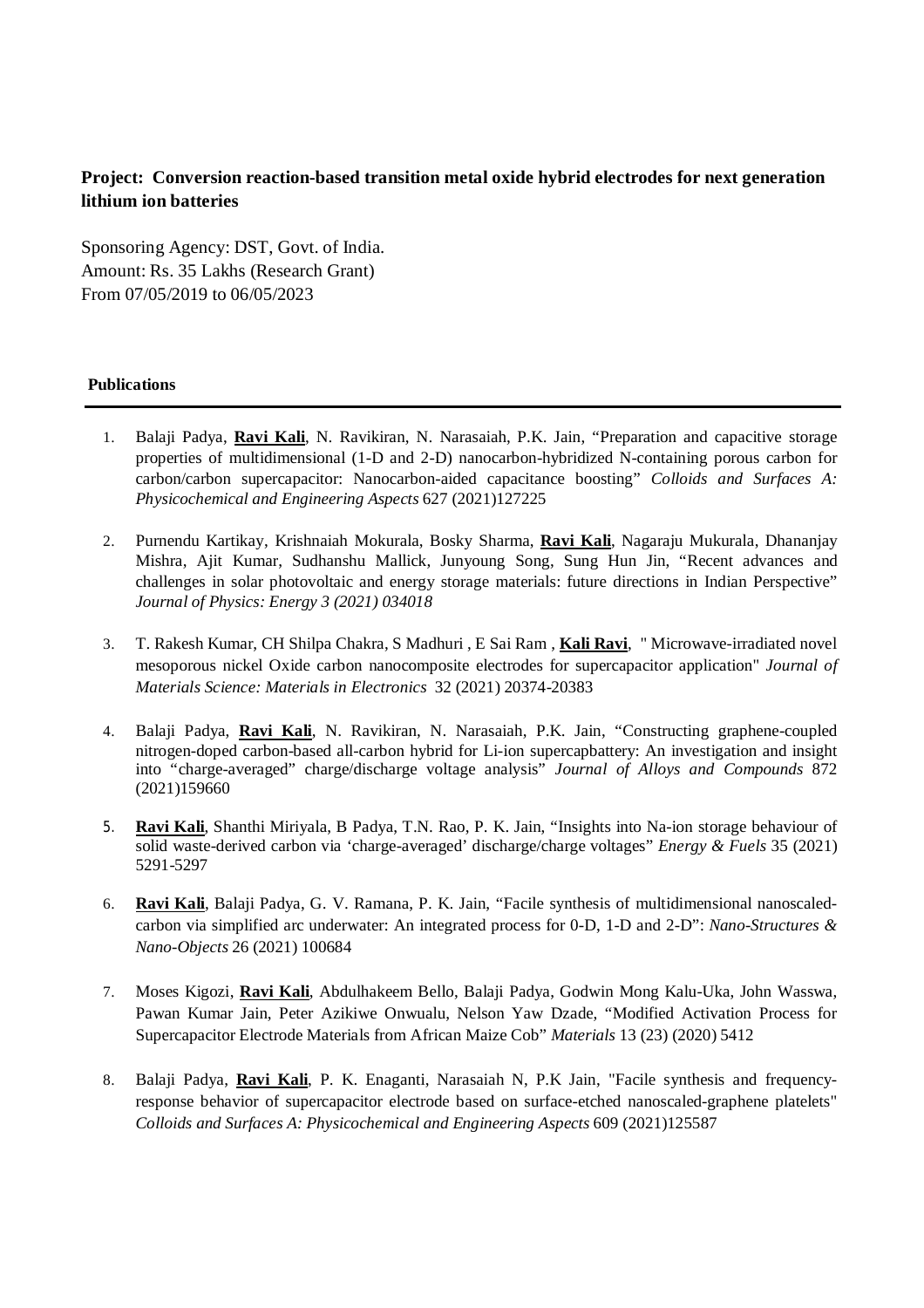- 9. B Padya, N Ravikiran, **R Kali**, N Narasaiah, PK Jain, "High thermal energy storage and thermal conductivity of surface-modified few-layer graphene platelets loaded phase change materials: A thermally conductive additive for thermal energy harvesting" *Energy Storage* (2020) e199.
- 10. B Padya, P. K. Enaganti, **R Kali**, N. Ravikiran, N. Narasaiah, P. K. Jain, "A controlled process of atomic-scale material design via temperature-mediated grain refinement of  $NiCo<sub>2</sub>O<sub>4</sub>$  rods for capacitive energy storage" *Journal of Science: Advanced Materials and Devices* **5 (2)** (2020) 173-179
- 11. B Padya, N Ravikiran, **R Kali**, N Narasaiah, PK Jain, TN Rao, "Multifunctional surface-modified ultrathin graphene flakes for thermal and electrochemical energy storage application" *Materials Today: Proceedings* **26**(1) (2020) 52-57
- 12. **Ravi Kali,** Balaji Padya, T. N. Rao, P.K. Jain, "Solid waste-derived Carbon as Anode for High Performance Lithium-ion Batteries" *Diamond and Related Materials* **98** (2019)107517.
- 13. A. Vemulapally, **R. Kali**, T.K. Bhandakkar, A. Mukhopadhyay, "Transformation plasticity provides insights into concurrent phase transformation and stress relaxation observed during electrochemical Li alloying of Sn thin film" *The Journal of Physical Chemistry* C **122**(29) (2018) 16561-16573
- 14. T. Ramireddy, **R. Kali**, M. K. Jangid, V. Srihari, H. K. Poswal, A. Mukhopadhyay, "Insights into the electrochemical behavior, phase evolution, cyclic stability and mechanical integrity of Sn upon electrochemical K-alloying/de-alloying via *in-situ* studies" *Journal of the Electrochemical Society* **164**  (12) (2017) A2360-A2367
- 15. **Ravi Kali,** Shubham Badjate, Amartya Mukhopadhyay, "Effects of residual stress on overpotentials and mechanical integrity during electrochemical Li-alloying of Al film electrodes" *Journal of Applied Electrochemistry* **47** (2017) 479–486
- 16. **Ravi Kali**, Yaadhav Krishnan, Amartya Mukhopadhyay, "Effects of phase assemblage and microstructure-type for Sn/intermetallic 'composite' films on stress developments and cyclic stability upon lithiation/delithiation" *Scripta Materialia* **130** (2017) 105-109
- 17. Manoj K Jangid, Farjana J Sonia, **Ravi Kali,** Balakrishna Ananthoju**,** Amartya Mukhopadhyay, "Insights into the effects of multi-layered graphene as buffer/interlayer for a-Si during lithiation/delithiation" *Carbon* **111** (2017) 602-616
- 18. Farjana J Sonia, Balakrishna Ananthoju, Manoj K Jangid, **Ravi Kali**, M Aslam, Amartya Mukhopadhyay, "Insight into the mechanical integrity of few-layers graphene upon lithiation/delithiation via in situ monitoring of stress development" *Carbon* **88** (2016) 206-214
- 19. Amartya Mukhopadhyay**, Ravi Kali**, Shubham Badjate, Anton Tokranov, Brian W Sheldon, "Plastic deformation associated with phase transformations during lithiation/delithiation of Sn" *Scripta Materialia* **92** (2014) 47-50
- 20. **Ravi Kali**, Amartya Mukhopadhyay, "Spark plasma sintered/synthesized dense and nanostructured materials for solid-state Li-ion batteries: Overview and perspective" *Journal of Power Sources* **247**  $(2014)$  920 – 931